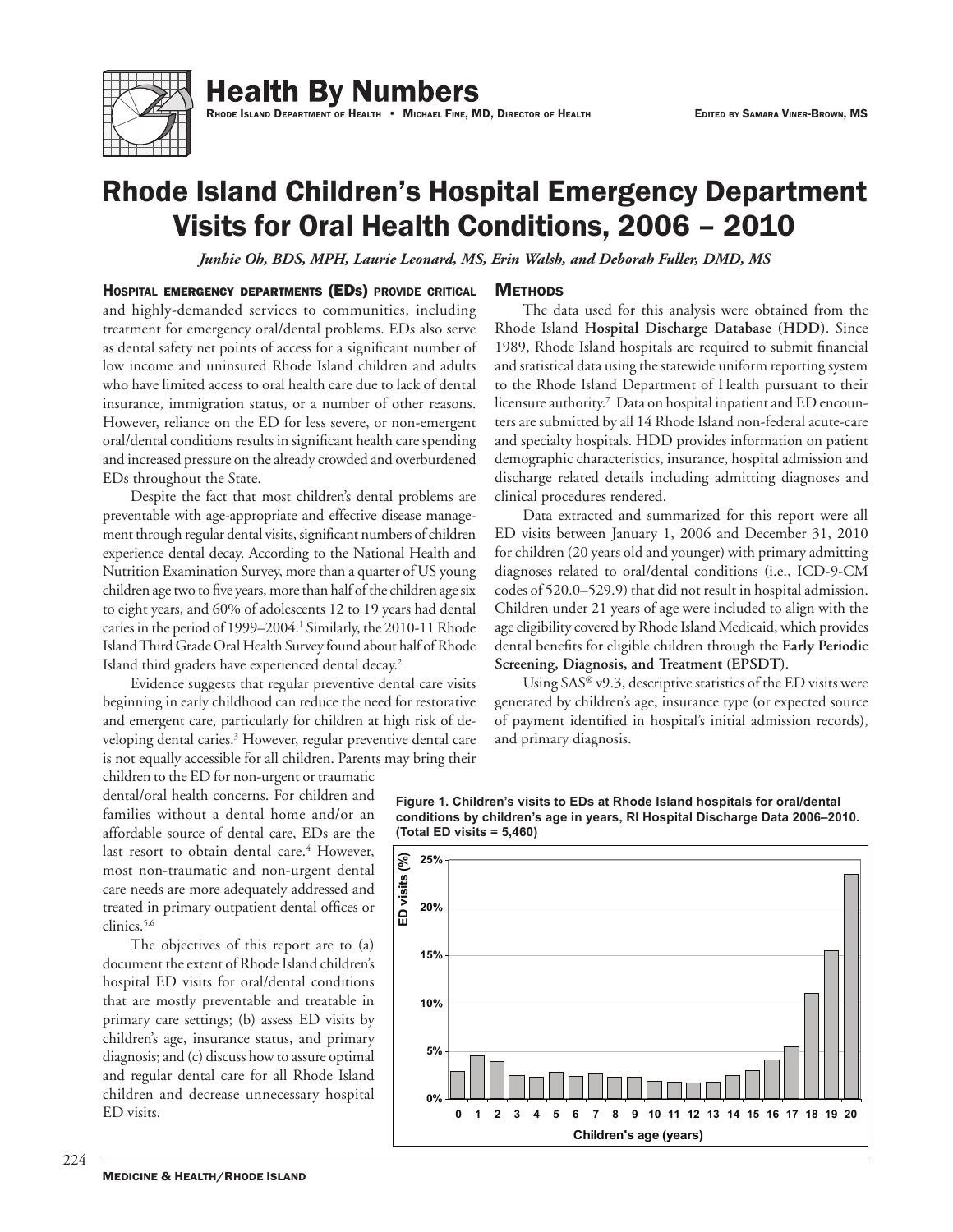# **RESULTS**

From 2006 through 2010, 5,460 children's visits to the EDs at Rhode Island hospitals were primarily attributed to oral/ dental conditions (identified with primary admitting diagnoses of ICD-9-CM codes 520.0–529.9). Noticeable trends or differences in the ED encounters by year were not observed over the five-year period.

Figure 1 depicts the oral/dental condition-related ED visits by children's age. Older children were the most frequent ED users; children age 18–20 years, combined, accounted for half of ED encounters (18 years: 11%, 19 years: 16% and 20 years: 23%).

Medicaid (RIte Smiles or Medicaid fee-for-service) was the most common payment method for oral/dental complaints in the EDs, accounting for approximately half of all the ED visits (48%, Figure 2). Visits by children who were privately insured, and under- or un-insured children (whose payment sources

**Figure 2. Children's visits to EDs at Rhode Island hospitals for oral/dental conditions by expected payment source\*, RI Hospital Discharge Data 2006–2010. (Total ED visits = 5,460)**



**Figure 3. Children's visits to EDs at Rhode Island hospitals for oral/dental conditions by age group and expected payment source, RI Hospital Discharge Data 2006–2010.** 



were identified as "self-pay") accounted for 26% and 23% of ED visits, respectively (Figure 2).

Figure 3 summarizes the ED visits by child's age (categorized as 0–5, 6–12, 13–16, and 17–20 years) for the three major expected payors: Medicaid, private insurance, and self-pay. ED visits by children age 17–20 years occurred most frequently for all types of payors. No difference was observed in children's age distribution between Medicaid and private insurance coverage. Most of the children reported as under- or un-insured were within the oldest age group (17–20 years).

Table 1 shows the distribution of ED primary admitting diagnosis related to oral/dental conditions. A third of these primary diagnoses were dental caries or inflammatory pulp and periapical lesions originated by tooth decay (ICD-9-CM codes 521.00– 521.09 and 522.0–522.9: 32%). Less specific conditions recorded as "unspecified disorders of the teeth and supporting structure", such as toothache of undefined cause (ICD-9-CM codes 525.8 and 525.9), comprised 30% of the primary diagnoses.

# **Discussion**

Many children (under age 21 years) sought care at Rhode Island hospital EDs for acute signs and symptoms of oral health problems that are mostly preventable, given access to earlier and optimal dental care. ED use for preventable oral/dental disease is a significant public health problem. EDs typically offer only temporary relief of pain and palliative care that may require return visits or further dental services.<sup>8</sup> Because EDs are not equipped with the resources to offer definitive diagnosis and treatment for oral/dental conditions, patients usually must seek alternate follow-up care elsewhere to receive more appropriate dental services, resulting in delay of needed treatment. Significant numbers of "unspecified" primary diagnosis reported here can be explained by the fact that a majority of cases were diagnosed by ED physicians or nurses who had not been trained to offer appropriate dental counseling or services. Authors could not evaluate specific treatments rendered to resolve oral/ dental complaints in EDs, due to incomplete record keeping of clinical procedural codes in the database. An empirical study showed that most of the pediatric patients presenting for ED

dental treatments received only symptomrelieving treatments, such as prescriptions of analgesics or antibiotics.9

This analysis of Rhode Island HDD found Medicaid to be the most common payor for children's ED visits for oral/dental conditions within the study period of 2006-2010. The predominance of Medicaid patients seeking care for non-emergent or traumatic dental/oral conditions at Rhode Island EDs suggests that (1) dental problems are more prevalent and severe among children from low-income families, and (2) children with Medicaid are less likely to obtain preventive and restorative dental care than those with private insurance coverage.<sup>10-13</sup> Postponing needed dental care may lead to an ED visit if a patient's disease progresses to a more complex condition.

225